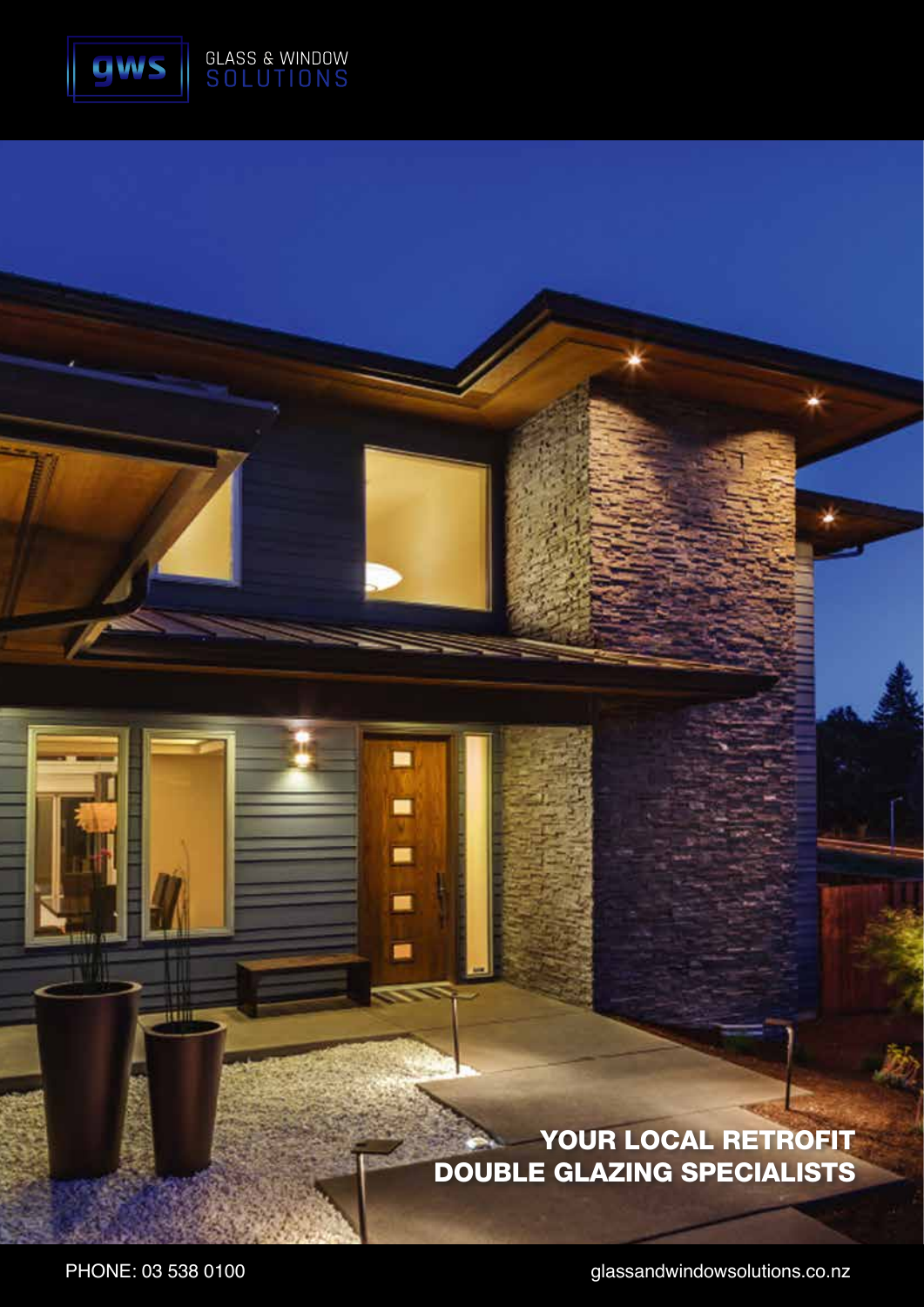

It is the process of replacing the existing single glazing in your home with more efficient double glazed units. As retrofit specialists we have successfully completed many projects in the Top of the South region. Retrofit double glazing is a sure way to make your home warmer, drier, healthier and more

comfortable through all of the seasons. Talk to us about the double glazing options available and let us help you select the perfect solution that best suits your family, your home, and your budget.



### **SUMMER**

Heat Gain Control. Reduced Cooling Costs. Increased Comfort. Quieter Living Environment. Healthier Home. Reduced Glare. Reduced Fading.

#### WINTE

Heat Loss Control. Improved Insulation. Reduced Heating Costs. Increased Comfort. Less Condensation. Quieter Living Environment. Healthier Home.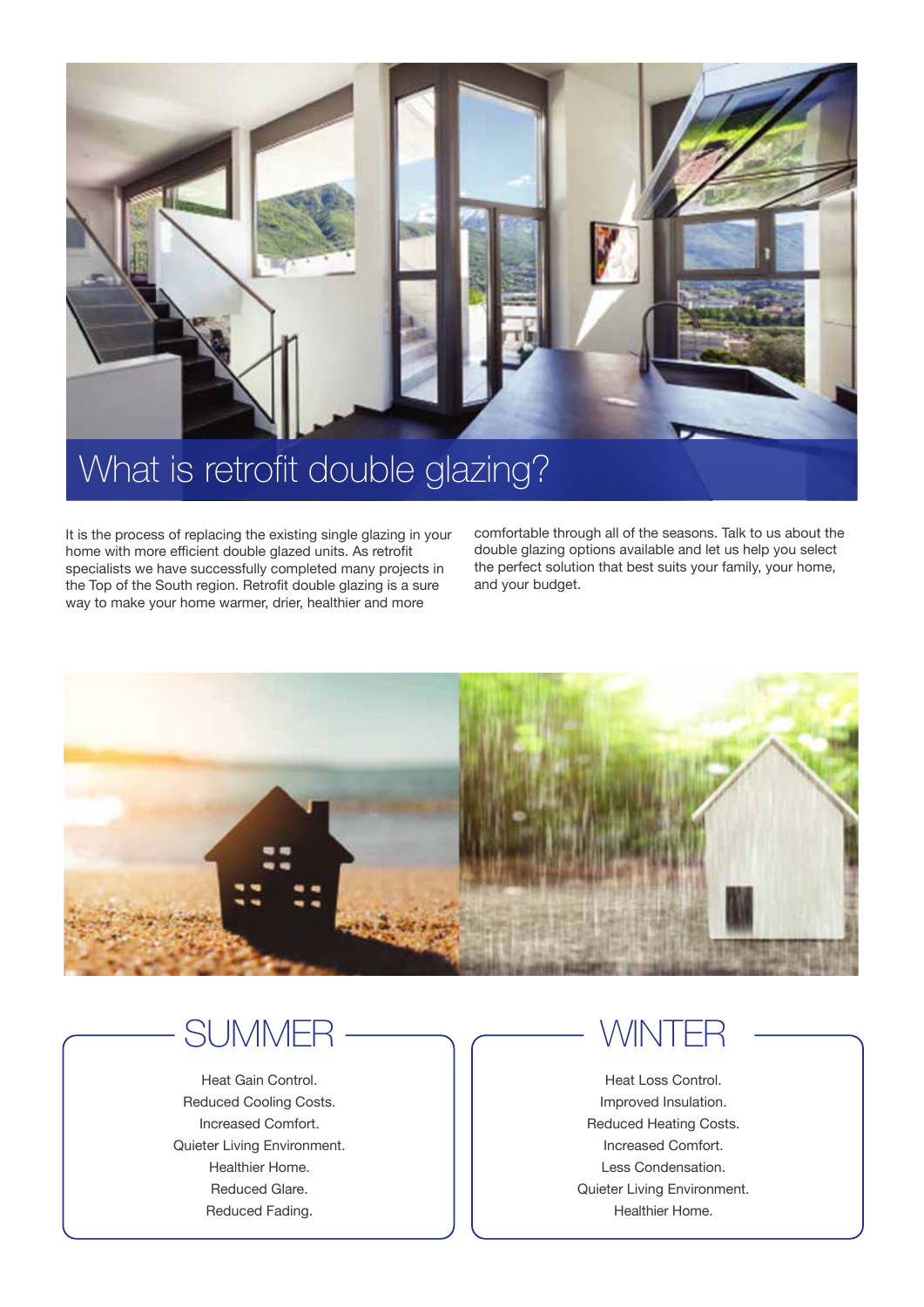

## What is involved to retrofit my home?

Every retrofit project we've undertaken is unique. As retrofit specialists we're happy to walk you through the entire process and give you the benefit of our industry experience. We will work with you and do as much or as little as you require. Every attempt is made to keep inconvenience and disruption in your home to a bare minimum. It is our ambition for you to be enjoying all of the comforts and benefits retrofit double glazing brings as quickly as possible.

#### Fixed Frame Windows - non-opening Windows Inserting a new double glazed

unit into these windows is a very simple process. To reveal the double glazing pocket we remove the existing aluminium bead. The new unit is placed into this pocket and a new colour matched bead is inserted to securely hold the unit in place and complete the retrofit.



## Sash Frame Windows - opening Windows

Windows that open are commonly referred to as sash windows. When it comes to retrofitting them in your home the work is a little more detailed, because we have to completely remove the existing sash and replace it with a new double glazed frame. The work also includes new window stays and new window handles.

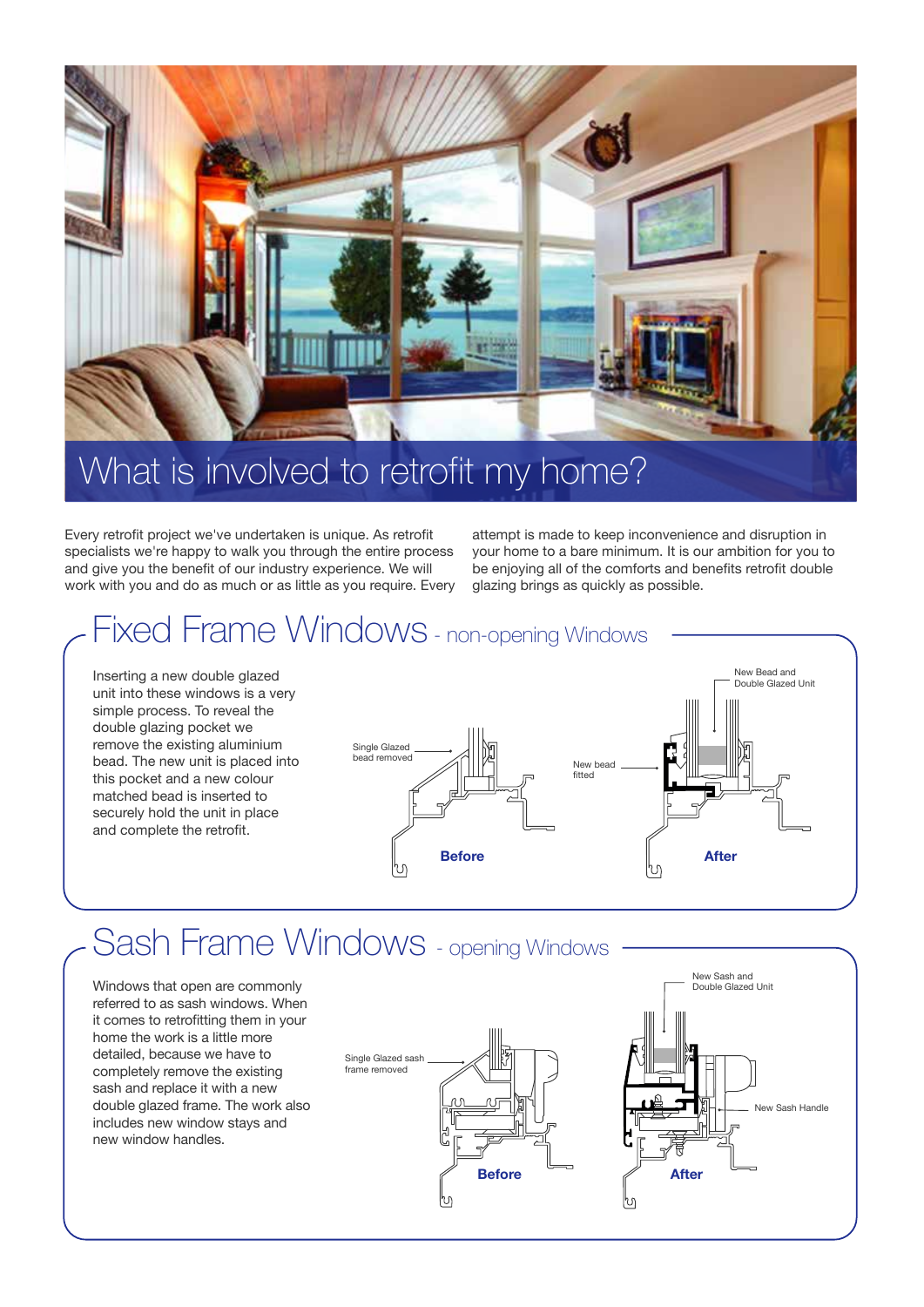# Sliding Doors

To retrofit sliding doors a special adaptor frame is fitted into your existing set-up. This new adaptor frame securely holds your new double glazed unit in place.





# How does Low E glass work and do I need it?

Low E is a common abbreviation for "Low Emissivity" and this translates to a surface that gives off low levels of radiant heat. All glazing reflects, takes in, and transfers heat and so by using Low E glass in your retrofit the amount of heat transfer is further reduced.

The clear, high performance metal coating on Low E glass is extremely thin, so it's virtually invisible to the naked eye. Yet it is highly effective in reducing heat loss and adding insulation.

Simply by using Low E glass with Argon gas, your home heat loss can be reduced by a staggering 50% over standard double glazing. Thermal performance is increased by reducing ultraviolet and infrared light coming through the window, with no compromise on actual visible light. Radiant heat, from both inside and outside are reflected therefore your home is warmer in winter and cooler in summer.

## Low E Coating





#### **ADDITIONAL LOW E BENEFITS**

- + REDUCED HOME HEATING/COOLING COSTS
- + IMPROVED INSULATION
- + INCREASED HOME COMFORT LEVELS
- + REDUCTION OF HEAT LOSS
- + REDUCED FADING AND GLARE
- + LESS CONDENSATION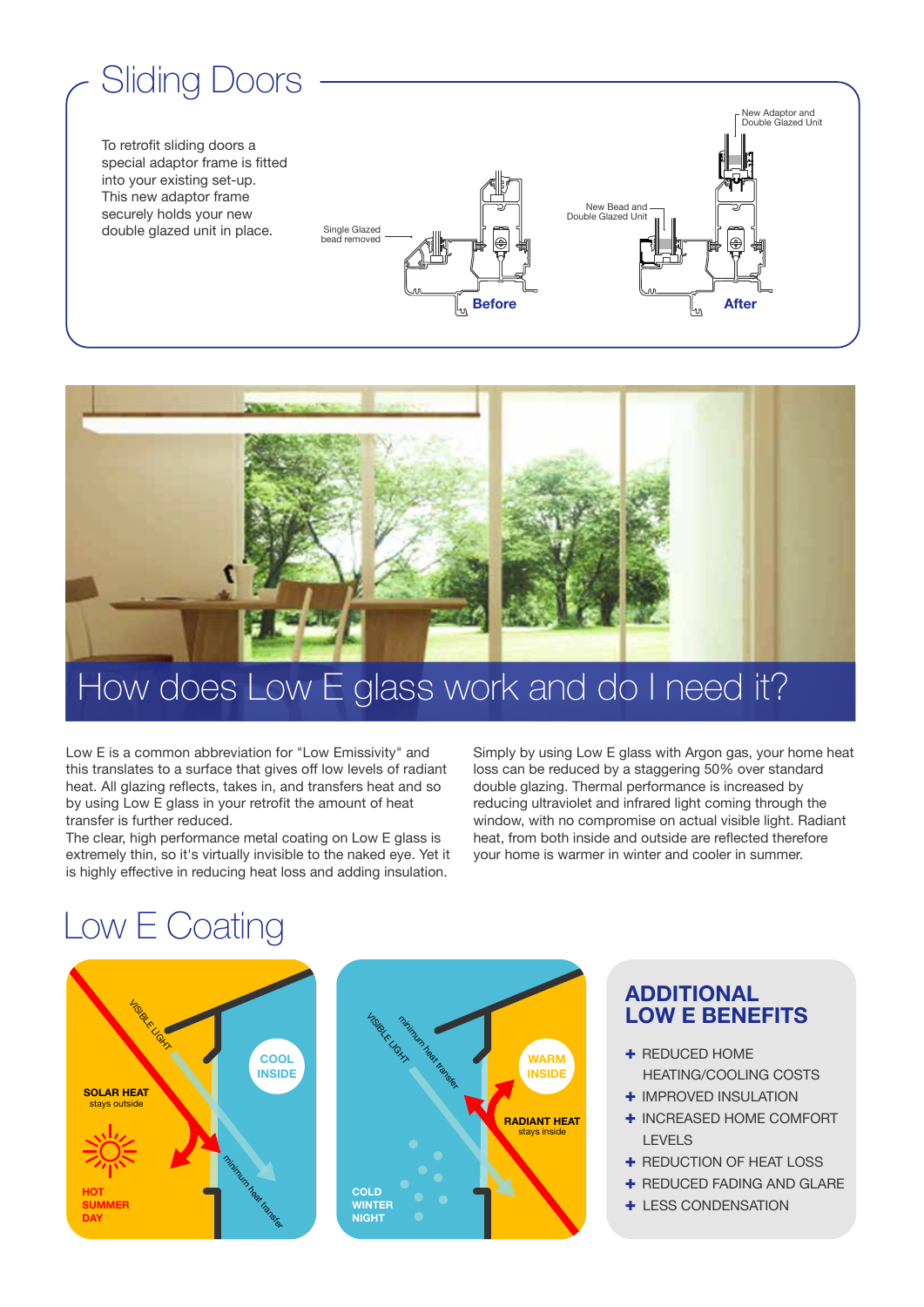

| <b>STANDARD</b><br>(SINGLE GLAZED)<br><b>WINDOW</b> | <b>STANDARD</b><br><b>DOUBLE GLAZING</b> | <b>COMF-E 141</b><br>LOW E<br><b>DOUBLE GLAZING</b> | <b>COMF-E138</b><br><b>OWE</b><br><b>DOUBLE GLAZING</b> |
|-----------------------------------------------------|------------------------------------------|-----------------------------------------------------|---------------------------------------------------------|
| 0%                                                  | 56%                                      | 80%                                                 | 80%                                                     |
| 17%                                                 | 28%                                      | 32%                                                 | 44%                                                     |
| 15%                                                 | 25%                                      | 38%                                                 | ぶ<br>62%                                                |
| 89%<br>≁হি                                          | ⊣∉<br>80%                                | 81%<br>⊣∉                                           | ⊣इ<br>70%                                               |

- **THERMAL PERFORMANCE (INSULATION)** performance in retaining internal heat.
- $\overleftrightarrow{Q}$  **UV CONTROL** ability to reduce effects of UV light.
- **SOLAR CONTROL** ability to keep home cool in summer heat.
- → **VISIBLE LIGHT TRANSMISSION** natural light levels within your home.

All the graph figures shown above are from Glass & Window Solutions Internationally supplied Retrofit Double Glazed units using a 12mm spacer with Argon gas. Calculations based on LBL W7 Software using NFRC 100-2010 Summer Conditions.